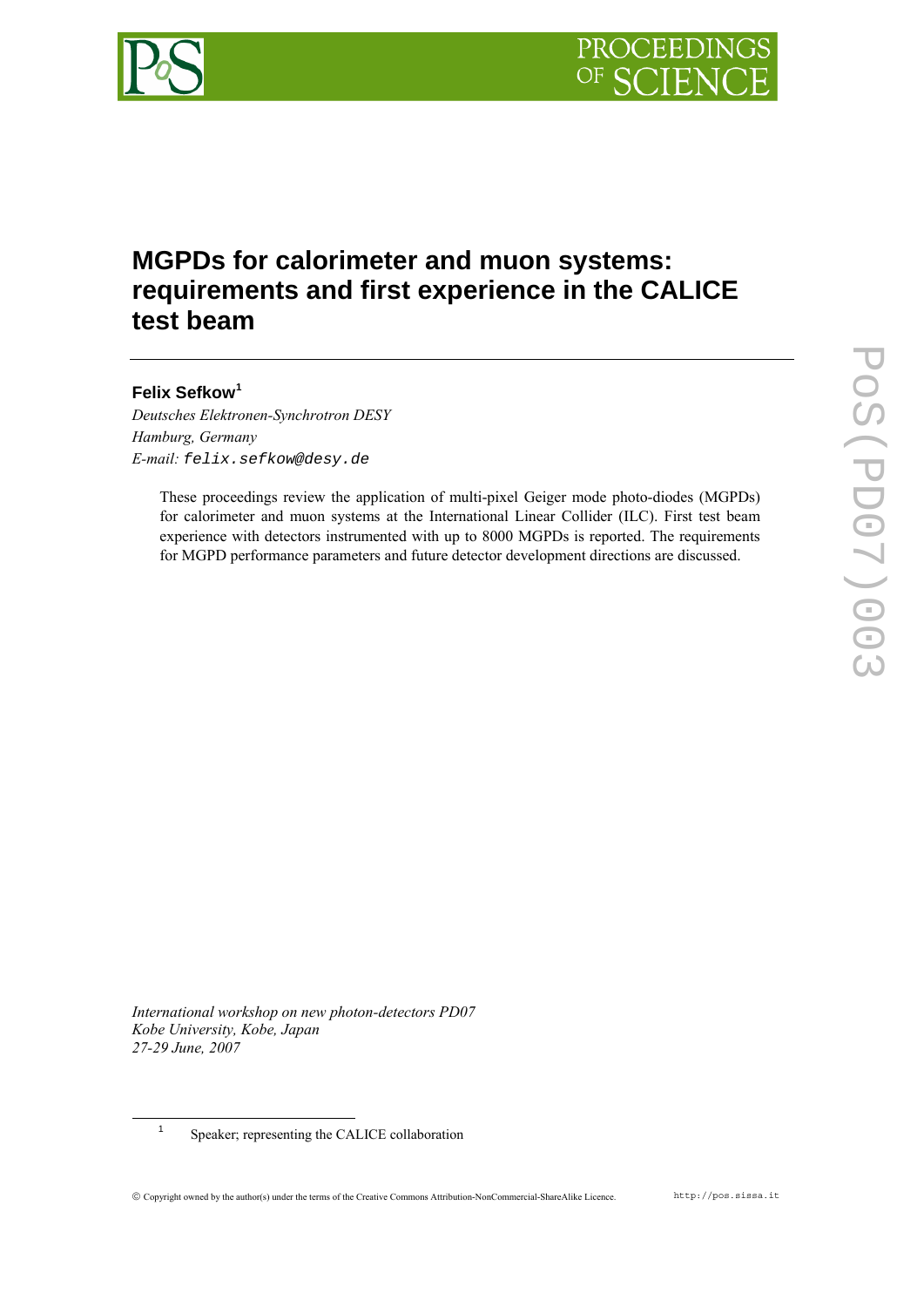#### **1. Introduction: MGPDs for ILC calorimeter and muon systems**

The International Linear Collider (ILC) [\[1\]](#page-8-0) is the next big accelerator in high energy physics. While the site and schedule of this global project are still uncertain, the community was requested to have an engineering study and cost estimate for machine and detectors ready by the end of this decade, when first physics results from the Large Hadron Collider (LHC) at CERN are expected and may guide decisions on future facilities. Together with a potential LHC luminosity upgrade programme, the ILC is nowadays the main driver for particle detector R&D. However, while for the LHC emphasis is on radiation hard sensors and high rate electronics, the ILC demands unprecedented precision and very high numbers of electronic channels.

In electron positron collisions at the ILC, with centre-of-mass energies up to 1 TeV, exclusive final states with heavy bosons (W, Z, H) are produced. To determine their masses in the resulting multi-jet events requires a jet energy precision which exceeds that of present devices by a factor two or more. According to simulation studies, this can be achieved by reconstructing each particle individually and optimally combining calorimetric and tracking information (particle flow approach, PFLOW) [\[2\].](#page-8-1)The calorimeters then need to be extremely finely segmented in longitudinal and transverse direction.

With the advent of multi-pixel Geiger mode photo-diodes (MGPDs) [\[3\]](#page-8-2) this high segmentation can be realized with scintillators at reasonable cost. The millimetre-size MGPDs can operate with moderate bias voltage in high magnetic field and can be mounted right on the scintillator. The light is collected either directly or via embedded wavelength shifting fibres (WLS). This concept is different from existing calorimeters with long fibre readout; it allows integrating not only the photo-sensors but also the front end electronics into the detector volume.



<span id="page-1-0"></span>Figure 1 Left: Simulated multi-jet event in a tile HCAL with 3x3cm<sup>2</sup> cells. Right: Dependence of jet *energy resolution on scintillator cell size.*

The actually required granularity has been studied in detailed detector simulations, using state-of-the art PFLOW reconstruction algorithms [\[4\].](#page-8-3) For a scintillator tile steel hadron calorimeter (HCAL) with square tiles a cell size of 3 cm was found to be optimal, thus confirming earlier studies of two-particle separation. This would correspond to 5 million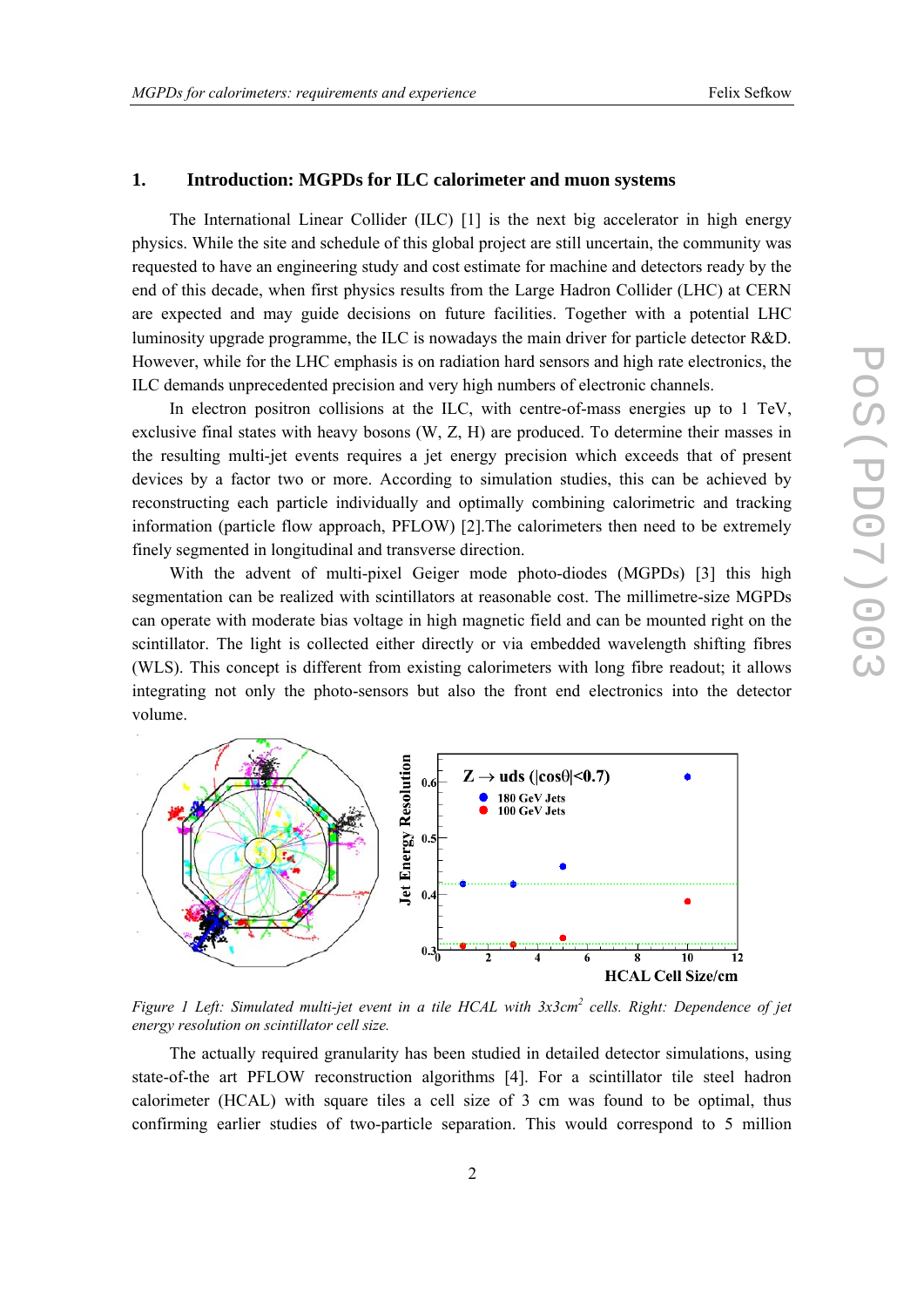channels in the large detector design. With 1 cm cells, only minor improvements are seen, at the cost of a tenfold channel count, whereas at 10 cm the performance is clearly degraded [\(Figure](#page-1-0)  [1\)](#page-1-0). Thus, while the exact size may undergo some further optimization, the channel count order of magnitude should already be a good estimate.

Similar studies were done for electromagnetic calorimeters (ECAL), where the emphasis is on spatial resolution of compact showers. Here, strips with  $1x4cm<sup>2</sup>$  size were found to be optimal, corresponding to about 10 million channels in total. Muon systems, due to the expected lower occupancy, can afford coarser segmentation, with strips of typically 5 cm width and several metres length, resulting in "only" order of 50'000 channels.

The scintillator MGPD technology for the ILC competes with alternatives which are also studied in intensive R&D efforts. For the ECAL, silicon pad sensors offer the advantage of stability, linearity over large dynamic range and the possibility to realize ultra-compact structures with minimal Molière radii, however at the expense of inferior energy resolution and higher cost, driven by the  $\sim$ 3000 m<sup>2</sup> of active area to be instrumented with Silicon. For HCAL and muon systems, gaseous devices like resistive plate chambers are proposed, which in principle should offer cost advantages due to simpler readout electronics, even with higher granularity. Operational issues such as stability and calibration will play an important role, apart from the cost, which needs engineering and industrialization studies before it can be reliably assessed.

The R&D programme follows two parallel streams: test-beam prototypes record data at unprecedented granularity, in order to validate the modelling of hadron shower fine structure, and to test the novel sensor technology at large scale. The design of these calorimeters, however, cannot be extrapolated to full detector system; scaleable solutions, driving sensor and electronics integration to their limit, are being addressed with so-called technical prototypes.

## **2. Experience with a large test beam prototype**

The tile HCAL groups<sup>[1](#page-2-0)</sup> in the international CALICE collaboration [\[5\]](#page-8-4) have constructed a cubic-metre sized HCAL with 7608 scintillator tiles, individually read out by MGPDs, and tested it in electron and hadron beams at CERN. This prototype is the first device which uses MGPDs on a large scale.

#### **2.1 Detector structure**

<u>.</u>

The HCAL is a 38-layer sampling calorimeter made of a plastic-scintillator steel sandwich structure with a lateral dimension of about 1  $m^2$ . Each layer [\(Figure 2\)](#page-3-0) consists of 1.6 cm thick steel absorber plates and a plane of 0.5 cm thick plastic scintillator tiles housed in a steel cassette with two 2 mm thick walls. The total thickness corresponds to 4.5λ.

The tile sizes vary from  $3x3$  cm<sup>2</sup> for  $10x10$  tiles in the centre of the module, to  $6x6$  cm<sup>2</sup> in an intermediate region and  $12x12$  cm<sup>2</sup> in the outer region. Each tile is coupled via a wavelengthshifting (WLS) fibre inserted in a groove to a SiPM via an air gap. The tile faces are covered

<span id="page-2-0"></span><sup>&</sup>lt;sup>1</sup> DESY, Hamburg U, ICL, UCL London, ITEP, MEPHI, LPI Moscow, Northern Illinois U, LAL Orsay, IPASCR Prague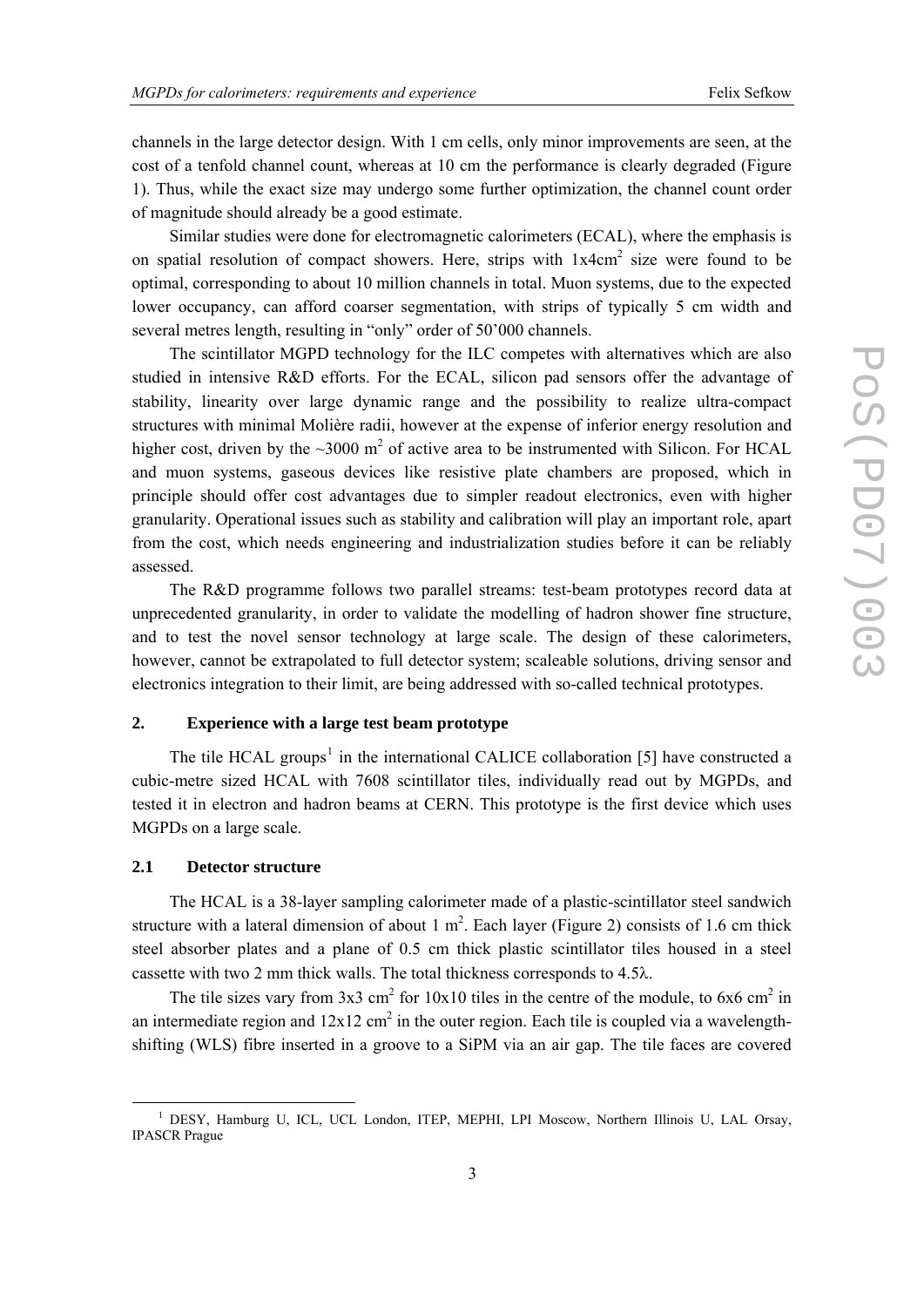with reflector foil; the edges were matted to provide diffuse reflection and suppress optical cross-talk between tiles to below 2%.





<span id="page-3-0"></span>Figure 2 Left: Scintillator tile layer. Right: Scintillator tile (3x3cm<sup>2</sup>) with SiPM.

The readout electronics consists of 18 channel front end ASICs [\[6\]](#page-8-5) with preamplifier shaper and sample-and-hold chain mounted on the cassettes, multiplexed and read-out by an off-detector VME-based ADC system. The ASICs provide a high gain operation mode for autocalibration of the SiPM gain by observation of single photo-electron (p.e.) signals and include DACs for the channel-by-channel adjustment of the SiPM bias voltage.

A versatile and redundant LED calibration system provides light signals up to an equivalent of 200 minimum ionizing particles (MIPs) to each tile. Low light intensities are used for gain calibration; intermediate and high intensities provide PIN diode controlled reference signals for stability monitoring.

# **2.2 MGPD production and test**

The MGPDs, here the so-called SiPMs, were developed, manufactured and tested in Russia by the company PULSAR, in collaboration with the MEPHI and ITEP groups. The photosensitive area (1.1x1 mm<sup>2</sup>) holds 1156 pixels, each with a quenching resistor of a few M $\Omega$ . The detectors are reversely biased with a voltage of  $\sim 50$  V and have a gain of  $\sim 10^6$ . Tests have shown that SiPMs are insensitive to magnetic fields up to 4 Tesla and sufficiently radiationhard. For the HCAL prototype, more than 10000 SiPMs have been characterized in an automatic setup, with calibrated LED light. The bias voltage working point was chosen as the one that yields 15 pixels for a MIP-like LED signal. Gain, relative efficiency, dark rate, interpixel cross-talk, noise above a threshold of ½ MIP and the non-linear response function of fired pixels *vs.* light intensity over the full dynamic range were measured. The cut on the noise above threshold had the strongest impact on the selection yield and was set to 3 kHz. The test results were stored in a data base and are used for calibration and correction procedures. More details about this crucial part of the project are reported in [\[7\]](#page-8-6).

# **2.3 Operational experience and calibration**

The HCAL was assembled and commissioned at DESY, where also an initial calibration of the active layers was obtained in the electron test beam. In 2006, the stack with 23 instrumented layers was exposed to electron and hadron beams of 6-45 GeV and 6-120 GeV,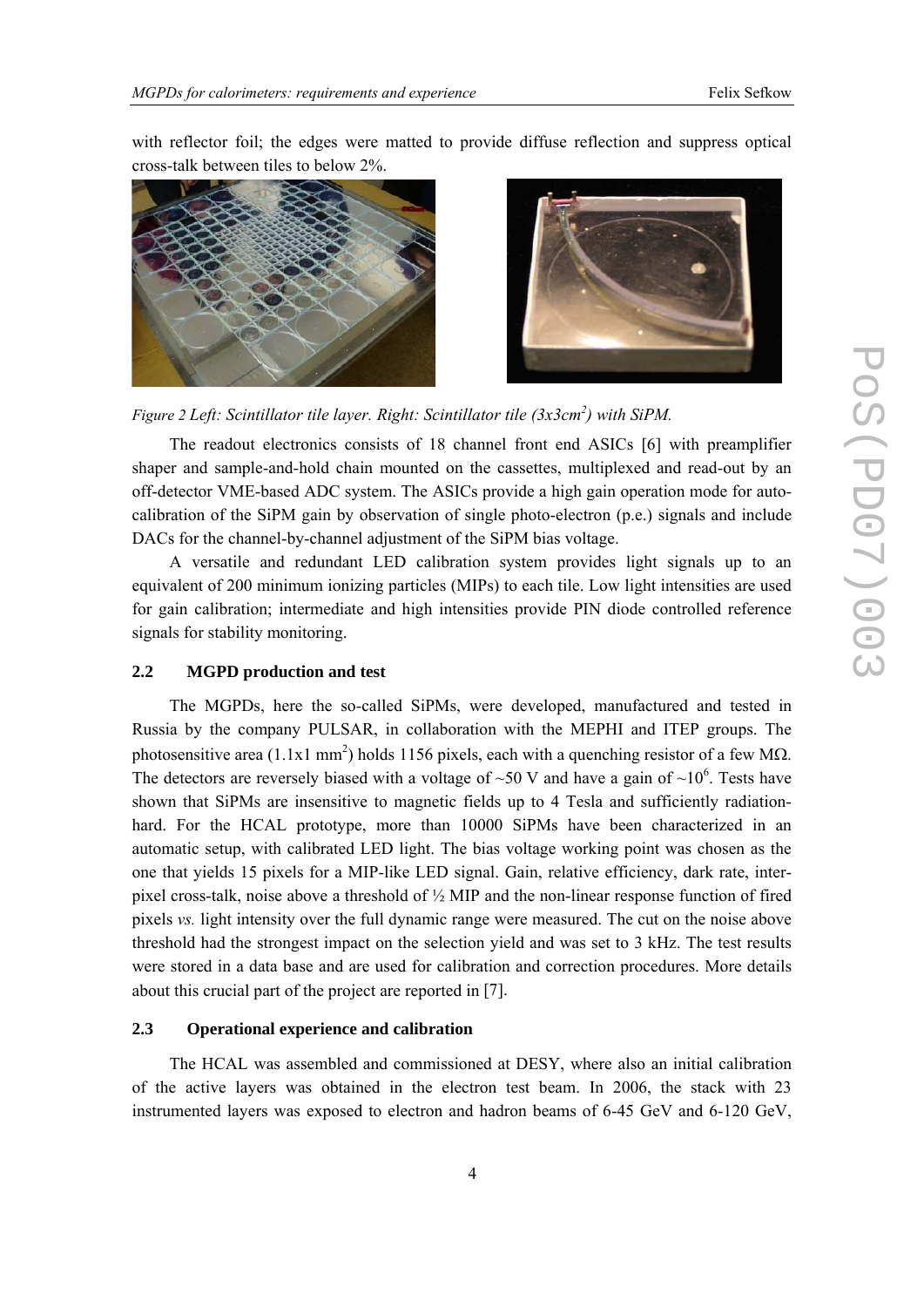respectively, in the H6 beam line at the CERN SPS. In addition high intensity muon beams were available for calibration. Data taking continued in 2007, with all 38 layers completed. The test beam installation is shown in [Figure 3](#page-4-0).



*Figure 3 Left: CALICE test beam installation of the HCAL together with the silicon tungsten ECAL (in front) and the scintillator strip tail catcher (behind). Right: Two hadron event seen in ECAL and HCAL, with reconstructed energy clusters.* 

<span id="page-4-0"></span>Detector operation proved to be very stable, with up-times above 90%. The fraction of fully operational channels was 98%, only 1% suffered from bad soldering, and 1% of the SiPMs exhibited long discharges. This latter problem was recognized early and cured with improved testing procedures.

All calorimeter cells have been calibrated with muons. The MIP signal  $A_{\text{MP}}$  is used as a scale for the deposited energy and to set the noise suppression threshold of ½ MIP, which yields a MIP hit efficiency of about 95%. The gain  $A<sub>pixel</sub>$ , is measured with low intensity LED light and extracted from the single p.e. peak separation. It is needed for non-linearity corrections and is also used to verify operation at the correct bias voltage setting by checking that the light yield  $A_{\text{MIP}}$  /  $A_{\text{pixel}}$  corresponds to 15 pixels per MIP on average. The noise hit occupancy in the detector is then about  $10^{-3}$ , as expected from the test bench, and corresponds to ~0.1 GeV deposited energy on the electromagnetic (e.m.) energy scale.

The visible energy per cell in units of MIPs is obtained from the formula

*E* [MIP] =  $A/A_{\text{MIP}} F (N_{\text{pixel}})$  with  $N_{\text{pixel}} = A/A_{\text{pixel}}$ 

where *A* are amplitudes measured in ADC counts. The non-linearity correction *F* depends only on the amplitude in units of pixels and is 1 for small amplitudes (all scale factors are absorbed in the MIP calibration factor). The function  $F$  is the inverse of the normalized response function and can be approximated as  $F = -N/N_{pixel} * log (1 - N_{pixel}/N)$  for a total of *N* active pixels on the SiPM. In practice  $F$  is obtained from the test bench measurements. The conversion from MIPs to deposited energy depends on the incident particle type and is taken from simulations or using the known beam energy as reference.

MIP and pixel scale are subject to temperature variations of a few percent per Kelvin. The redundant monitoring system offers various possibilities for correcting these effects, using gain, LED reference signals or direct temperature measurement. The procedures are under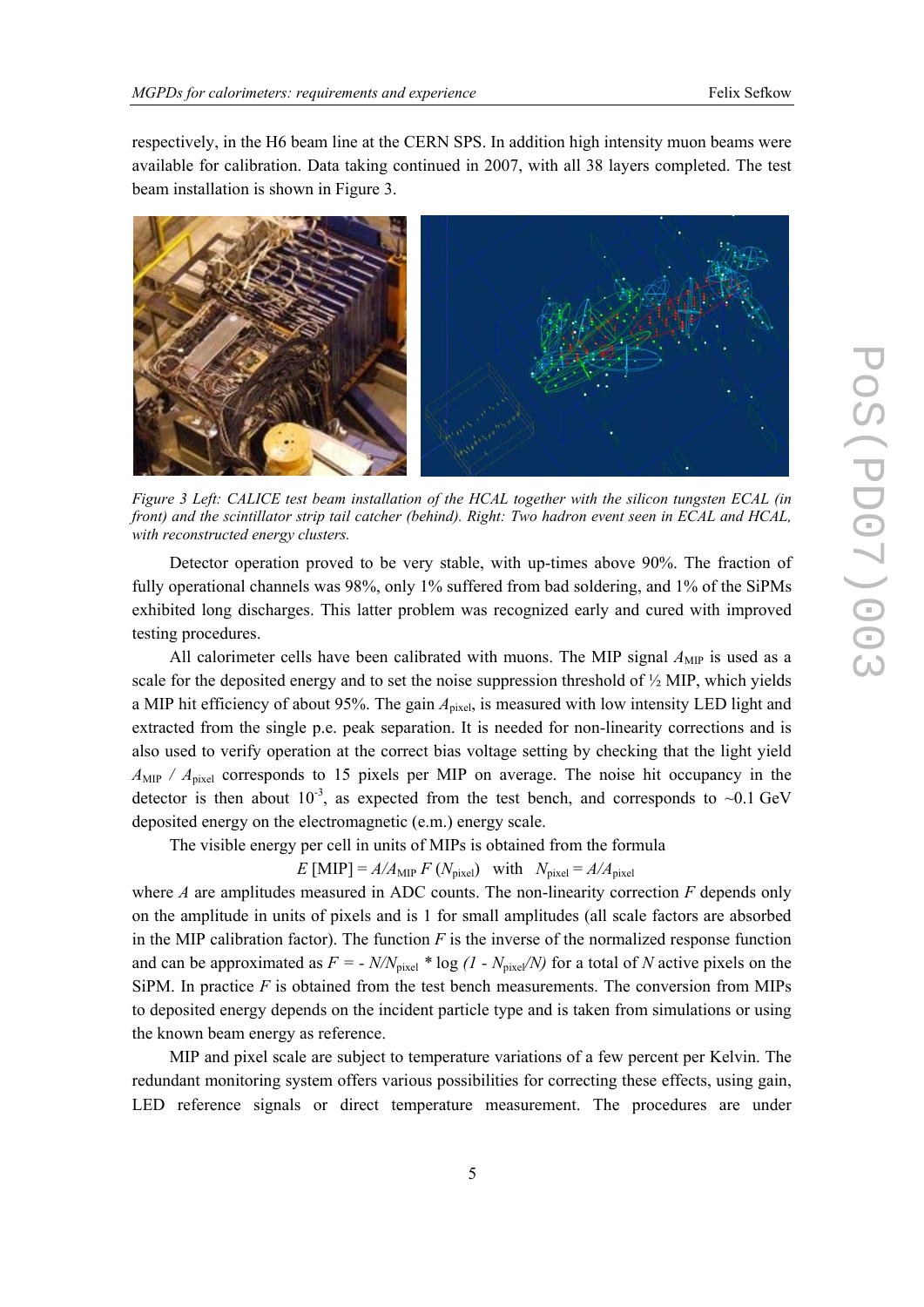development and not yet applied for the first analyses which use data from sufficiently stable periods.

#### **2.4 First results**

The imaging capabilities of the detector became immediately obvious already on the online event display. [Figure 3](#page-4-0) shows a (rare) event with two hadrons in ECAL and HCAL. First, there is a rich substructure visible which can be exploited for energy weighting procedures, by proper classification of sub-clusters as of hadronic or electromagnetic type, using topology and energy information. Second, it appears possible to disentangle the independent development of the two partially overlapping showers. Since the hit occupancy in the high granularity is small, this can be studied quantitatively using event overlay techniques.

In order to validate the understanding of the detector and its calibration, data have been taken with electrons impinging on the HCAL directly. [Figure 4](#page-5-0) shows the response as a function of the beam energy. Clearly the linearity is not perfect yet with the preliminary correction procedures, but it is sufficient for the analysis of hadron data. The hadronic energy resolution ([Figure 4](#page-5-0)) is found to be within the range of expectations. In particular there is no indication of a large constant term, which would otherwise signal problems with hardware or calibration.

Due to the not yet complete instrumentation in 2006 the hadron data still cover a limited energy range. This will be extended with data taken in 2007 at CERN and 2008 at FNAL. They also feature tests with inclined beam incidence, and with identified protons.



<span id="page-5-0"></span>*Figure 4: Left: HCAL response to electrons, vs. beam energy. Right: HCAL resolution on electromagnetic scale, vs. 1/√E (E is the beam energy).* 

#### **3. Future directions and requirements**

In the next years, the technology needs to be developed and optimized further, in order to proceed from the pioneering test beam experience towards a realistic and cost-effective proposal for ILC detectors. This challenge goes beyond a straight-forward engineering effort, since no example for a scintillator-based detector with embedded photo-sensors and front end electronics exists so far. To meet the goal, further R&D is needed both for the active readout layer electromechanical design, which must integrate the microelectronics readout chips and minimize the cost-sensitive thickness of the readout gap, as well as for the optimization of the scintillator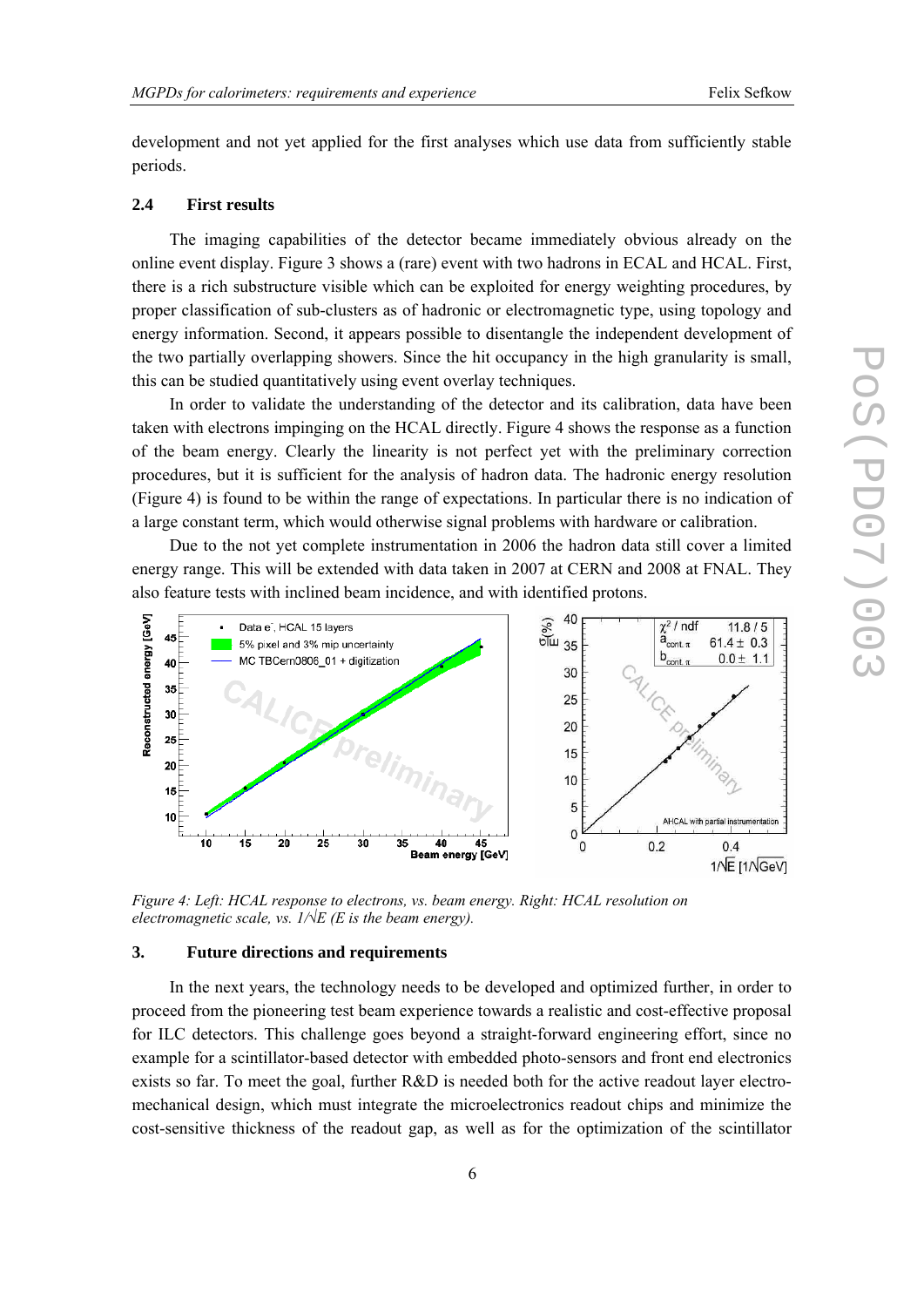MGPD system. Operational experience and analysis results from the ongoing test beam programme are expected to significantly influence this development.

#### **3.1 Mechanical structure with integrated front end electronics**

A possible solution for the layout of an HCAL barrel module with integrated electronics is sketched in [Figure 5.](#page-6-0) The active layers are subdivided into PCBs of manageable size; here each hosts 4 front-end ASICs which each digitize the signals of 36 MGPDs. Data are collected at the layer end and further concentrated at module level before being sent to the off-detector DAQ. The ILC beam time structure with 1 ms long bunch trains separated by 200 ms gaps permits to minimize power consumption and thus heat dissipation by switching the power supply in the ASICs such that an average of 40 µW per channel generate negligible temperature gradients in the structure, and no internal cooing is needed.

The cross-section illustrates an idea to eliminate the optical fibre system for calibration light distribution by embedding tiny surface-mounted LEDs in the PCBs. This is possible since thanks to the auto-calibrating features of the MGPDs the stability of the light source does not need to be monitored.



<span id="page-6-0"></span> *Figure 5 Left: Layout of an HCAL barrel module with embedded read-out electronics. Right: Cross section with details.* 

For the integration of the MGPD, the PCB and the scintillator different approaches are being followed. The first is to produce and test MGPD scintillator systems as units, which are then coupled to the electronics PCB. The second is to integrate the MGPD first into the PCB and later to couple bare tiles to the fully instrumented PCB. The first option, which was also followed for the test beam prototype, minimizes the risk of instabilities in the optical coupling and allows easy and early quality control independent of the final electronics and its schedule. The advantage of the second is the possibility to include the MGPD mounting in the automated SMD technology. While the first option works with or without WLS fibre, the second requires direct coupling of blue-sensitive MGPDs to the tiles.

direct coupling is an elegant design providing new and simplified options for assembly, it has to Direct coupling of MGPDs to scintillator strips or tiles has been studied intensively by various groups, using different sensor types [\[7\]](#page-8-6). The recently available MPPC with 1600 pixels, for example, would meet the requirements for hadron calorimetry, in terms of efficiency, noise, and dynamic range; however it leaves no headroom for thinning the scintillator tiles. While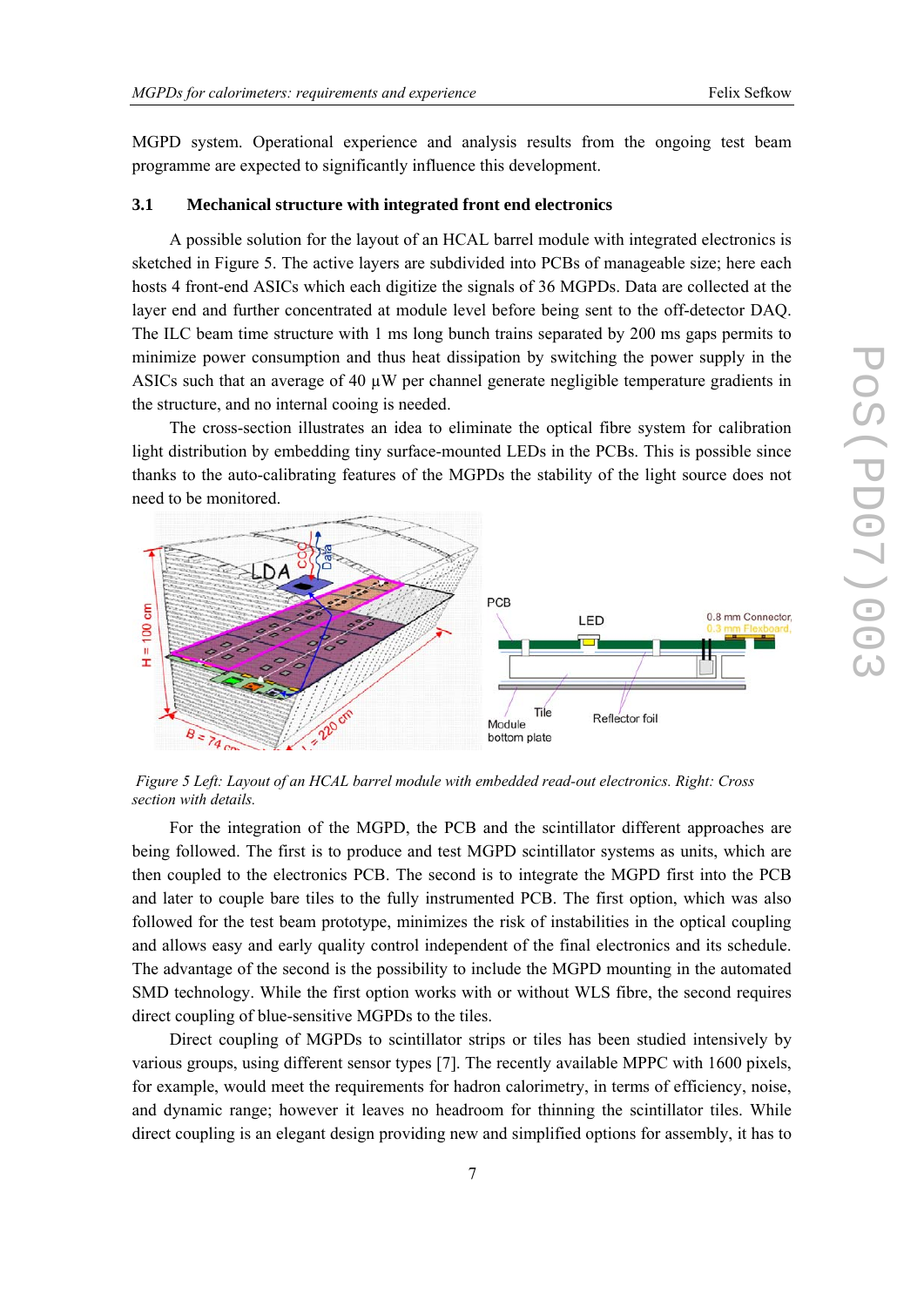be noted that the omission of the WLS fibre introduces considerable non-uniformities in the response of scintillator tiles, which increase with reduced tile thickness. For strips, sufficient uniformity has been achieved with or without fibre.

#### **3.2** Critical parameters of MGPDs for detector optimization

The requirements for MGPD parameters have their origin in different aspects of the detec tor system performance. The emphasis is slightly varying between ECAL, with strong demands on dynamic range, and HCAL and muons systems, where the efficiency for small signals and low noise occupancy are more critical.

A small MGPD dark rate helps to keep the noise above a given threshold low. The ultim ate limitation, however, comes from the requirement to observe single p.e. peaks for gain calibration and non-linearity correction. For this purpose, the probability of noise pile-up must be kept below  $\sim$ 10%. With finite front end electronics shaping times of typically 50 ns, this translates into an upper limit of 2 MHz for the dark rate per device.

Radiation hardness has been more extensively discussed in other presentations, e.g. [7]. At the IL C, this is not an issue, except in detector regions very near the beam pipe, where neutron fluxes above  $10^{10}/\text{cm}^2$  can occur. MGPDs can also operate in harsher environmental conditions, if higher dark rates can be tolerated, e.g. if single p.e. peaks do not need to be observed.

Even with lowest noise rates  $-$  or excellent signal over noise ratio  $-$ , statistical fluctuations in the number of detected p.e. introduce an absolute lower limit on the light yield to be achieved with a given scintillator for a MIP, and thus on the efficiency of the photo-sensor. In order to detect a signal larger than 1 p.e. with Poisson probability above 95%, the mean light yield must be >4.5 p.e., if Landau fluctuations are also taken into account. In practice, additional margins are needed for light yield variations, threshold uncertainties and electronic noise, such that about 8 p.e. are a safe limit..

The inter-pixel cross-talk determines how steeply the noise rate falls with threshold. The noise above threshold  $v_T$  depends on all three quantities: dark rate v, cross-talk X and efficiency via the threshold *T* (in p.e.) which can be applied (typically at  $\frac{1}{2}$  MIP). As a rule of thumb, one may estimate  $v_T = v X^{T-0.5}$ . The occupancy or random hit probability *P* is proportional to the length  $\Delta t$  of the gate during which the electronics integrates the signal,  $P = v_T \Delta t$ . Thus, in principle, it can be minimized with fast electronics. However, for the reconstruction of hadron showers one aims at collecting also signals delayed by nuclear de-excitation, so the gate should remain open for the entire bunch crossing interval of 300 ns. An occupancy limitation of  $10^{-4}$ then translates into a noise limit of  $v_T < 300$  Hz. This limitation originates from readout bandwidth considerations and from the need to discriminate isolated neutron hits from spurious electronic background.

Experience with the test beam prototype has shown that after precise adjustment the occup ancy was small enough for the envisaged physics studies. However, the ultimate ILC goal could not yet be reached, even though the selection criteria were carefully optimized. So, improvements or leeway for easier operation would be desirable. More light would help, but would result in a reduction of dynamic range. Lower dark rate would be helpful, too, but enters only linearly. Larger sensor area, which is possible as long as the dark rate remains below the